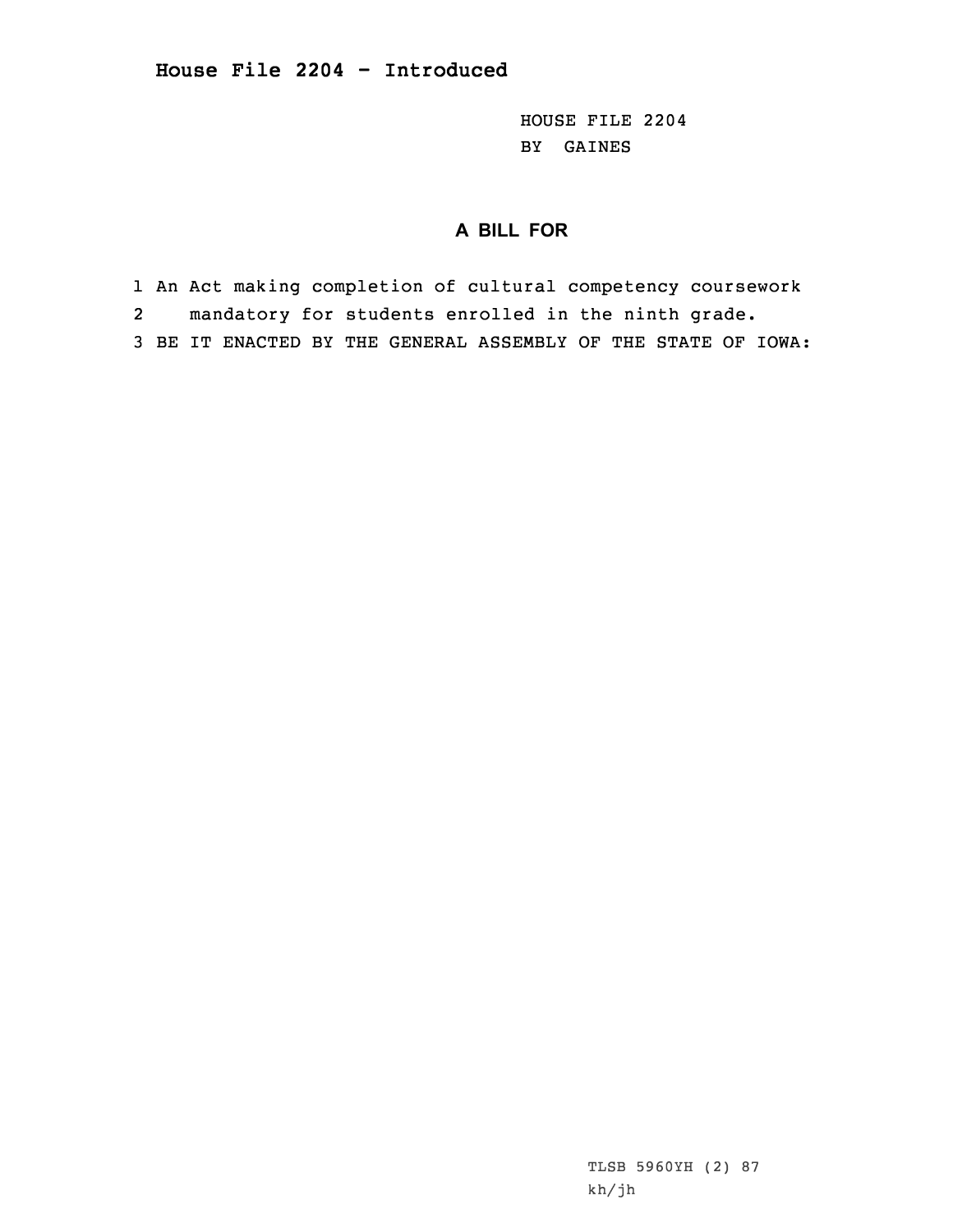1 Section 1. Section 256.11, subsection 5, paragraph b, Code 2 2018, is amended to read as follows:

 *b.* Five units of the social studies including instruction in voting statutes and procedures, voter registration requirements, the use of paper ballots and voting systems in the election process, and the method of acquiring and casting an absentee ballot.

 (1) All students shall complete <sup>a</sup> minimum of one-half unit of United States government and one unit of United States history. The one-half unit of United States government shall include the voting procedure as described in this lettered paragraph and [section](https://www.legis.iowa.gov/docs/code/2018/280.9A.pdf) 280.9A. The government instruction shall also include <sup>a</sup> study of the Constitution of the United States and the Bill of Rights contained in the Constitution and an assessment of <sup>a</sup> student's knowledge of the Constitution and the Bill of Rights.

 (2) All students enrolled in grade nine shall complete the equivalent of one-half unit of coursework relating to cultural competency. For purposes of this subparagraph, *"cultural competency"* means awareness and understanding of the values, lifestyles, history, and contributions of various identifiable cultural groups in society; and recognizing and dealing with dehumanizing biases such as sexism, racism, prejudice, and discrimination and raising awareness of the impact that such biases have on interpersonal relations.

 Sec. 2. STATE MANDATE FUNDING SPECIFIED. In accordance with section 25B.2, subsection 3, the state cost of requiring compliance with any state mandate included in this Act shall be paid by <sup>a</sup> school district from state school foundation aid received by the school district under section 257.16. This specification of the payment of the state cost shall be deemed to meet all of the state funding-related requirements of section 25B.2, subsection 3, and no additional state funding shall be necessary for the full implementation of this Act by and enforcement of this Act against all affected school

-1-

LSB 5960YH (2) 87  $kh/jh$   $1/2$